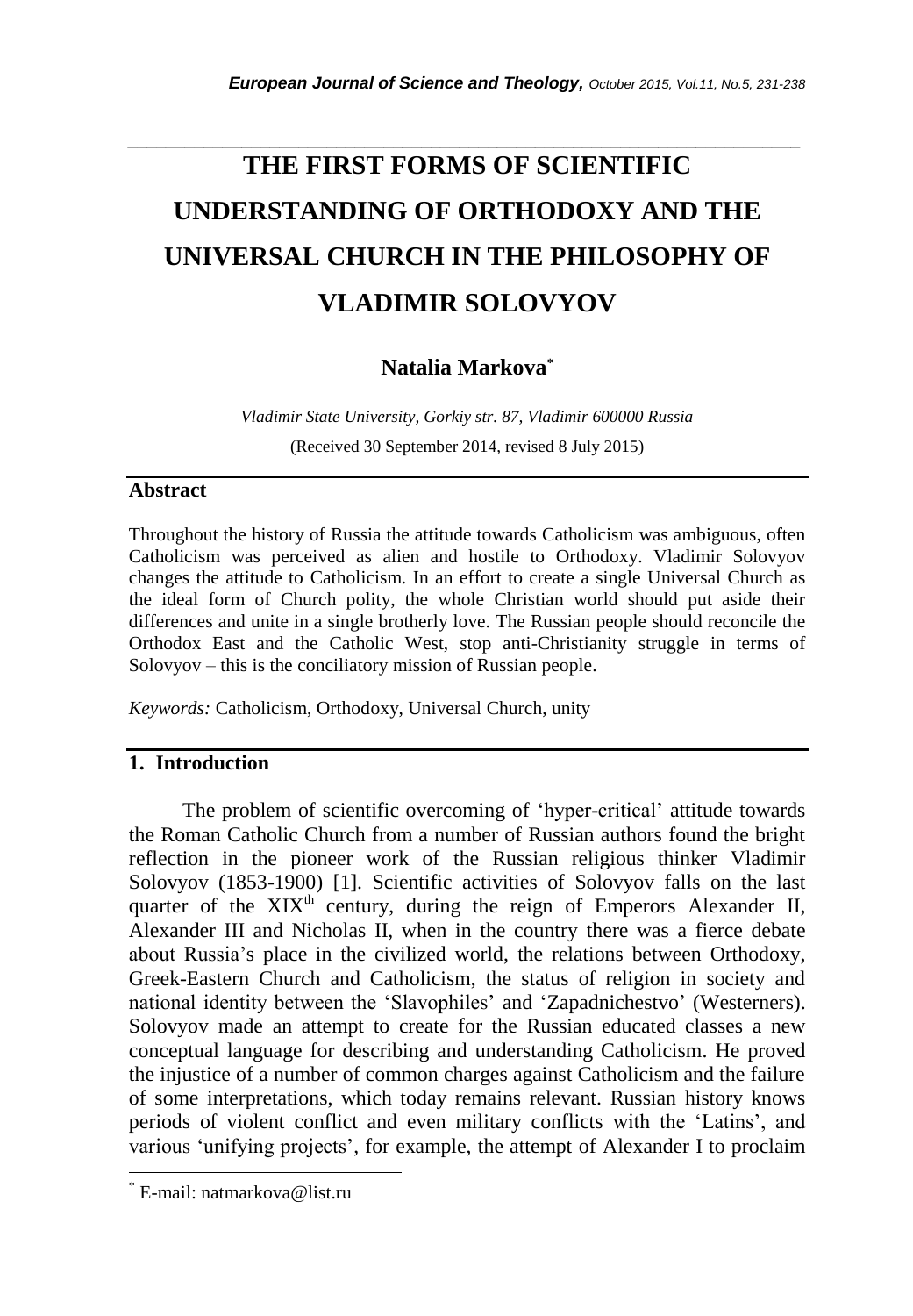the mystical "unity of the Christian people" from Austria, Prussia and Russia in the frames of the 'act of the Holy Alliance' in 1815. But on the 'household level' and in some publications there are still a number of "negative clichés" and prejudice against Catholicism.

## **2. 'West' and 'East' in the philosophy of Vladimir Solovyov**

Vladimir Solovyov believed that the way we understand the "religious past", will inevitably impact on the way this basis will develop a "religious future", because only highlighting the positive in the past, we will be able to overcome the "negative moment" in the future. To rethink everything knowing the historical contradictions, stopping useless criticism and biased accusations, that only can lead us all to a positive future, to a new world, to freer and richer spiritual forces.

For a number of well-known historical reasons, Russian authors rarely treated impartially, in the past and treat today, Catholicism, believing that "Catholicism was always the worst enemy for our people and our Church", but according to Solovyov, "that's why we have to be fair to it" [2]. Speaking of 'justice', he does not call to justify Catholicism, as some of 'filokatoliks' have done, claiming it as the "ideal Church" or, on the contrary, as their opponents understood it as 'alien enemy forces', but he tries to search considering ways of mankind to the "true Christianity" unprejudicedly, objectively and scientifically. Under the words "East" and Orthodoxy he means Church of Russia (which is referred in the XIX<sup>th</sup> century as Greek-Eastern Church, the Russian Orthodox Church, Russian Church, "Russian Orthodox Catholic Church", "Greco-Russian Church", "Orthodox Greco-Russian Church", "the Russian Orthodox Church of the East", etc.). Vladimir Solovyov addresses these issues in the context of the wider European debate caused by the conservative and enforcement decisions of the First Vatican Council (1869-1870), where 'threats' were rated as 'secular' and "contemporary" alternative to Church tradition and were condemned.

The Catholic Church has declared its right to criticize Vladimir Solovyov's culture of the European secular elite, because it released itself from commitment to the ideals of the Church. It substituted the moral and religious principles of material well-being and wealth. Unlike the West, where the influential voice of the Church was traditionally subordinate to the power of emperors, the Christian Church was not able to create an organic Christian culture and to realize a Christian truth, which could be manifested in the establishment of "the whole of human society and in all its operations of the relations of the three principles of human beings, which is carried out in the person of Christ individually. This attitude, as we know, consists of free harmonization of the two lower principles (rational and material) to a higher divine through their voluntary submission to him not as a force but as good. For such a free submission of the lower principles to higher, so that they will come themselves to recognize the supreme principle as good, it is necessary that they have their own." [2, p. 167]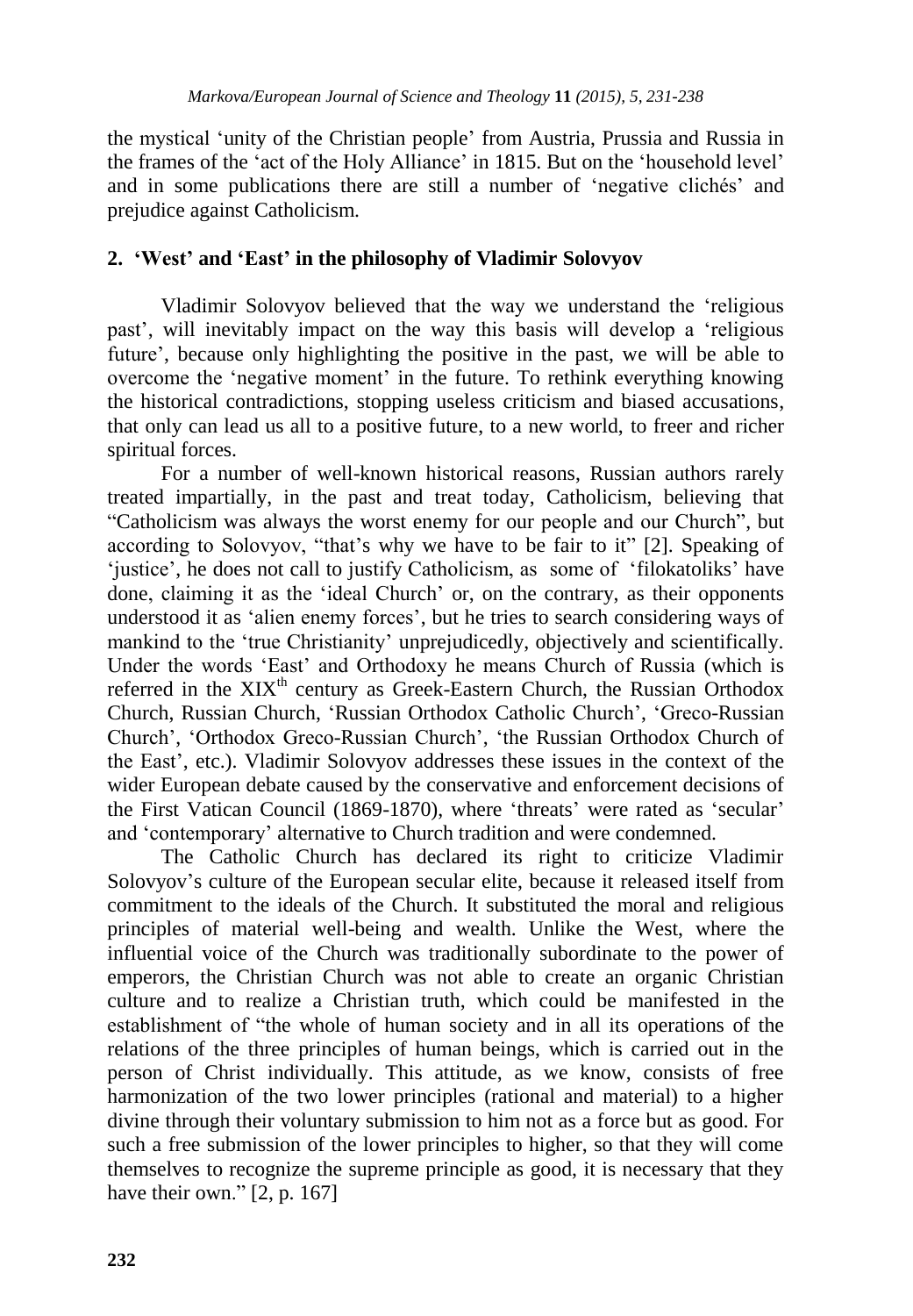According to Solovyov, without autonomy and without the freedom of the Church community from the secular authorities, the Christian truth cannot be realized. But in the Eastern Church, unlike the Catholic Church, according to Vladimir Solovyov, freedom is absent. Most people come to the bosom of the Orthodox Church not alone, not driven by their personal desire and will, but by state coercion and cultural child baptism. The result was that "in Christian society, the human element turned out to be too weak and insufficient for a free and rational realization of the divine principle to the external reality, but as a result of this, material reality was outside of the divine principle, and the Christian consciousness was not free from a dualism between God and the world" [2, p. 167].

Slavophiles also saw the problem of coercion in the Orthodox Church. They thought that a considerable part of Russian society belonged to the Orthodox Church only outwardly, and with the assumption of religious and spiritual freedom, that "half Orthodox peasants will disappear in a split (schism of the Old Believers, very numerous, in spite of all the persecution), and half of high society will go to Catholicism" [2, p. 232]. Thus it was that the Orthodox Church was united only in appearance, while internally it was torn by contradictions that generated religious hatred, rather than becoming a sincere union of compatriots in the truth.

On one hand, "if any of the members of the Roman Catholic Church would deny the Filioque or "infalibilitatem ex cathedra", he thereby shall be separated from the Church". On the other hand, "we can openly deny imaginary Orthodox teachings of "a Patre solo" and "de nullitete Romanei Pontificis", staying in the lap of the Eastern Church". In this connection, "before asking Catholics with any whatsoever requirements or suggestions, we need to define our own attitude to the controversial mandate (for us and not issues for them)" [3]. The Church arose and organically exists as a "community of the faithful", in which context the 'external unity' of the internally split East Church community, according to Solovyov is fuelled by the energy of the total denial as "dominant" ("Police") Church and Catholicism. Some overestimated Catholicism, especially in light of the recent split with the "Old Catholics" after the First Vatican Council. Solovyov asks, "did the "Latins" have a similar internal contradiction? Find them at least one slightest dogmatic assertion which was not based directly on the solution to one of them recognized by the Ecumenical Councils, or the decision of the pope ex cathedra, having, according to Catholic teaching, impeccable dogmatic authority. So, instead to dispute with "Latins", not better for us to talk with each other before? After all, this is our house without a roof, and they have it, thank God, steel." [4]

The desire of the Russian Church to get rid of the internal split with the help of the authority of state power and coercion, led to even greater fragmentation because the unity of the Church can be based only on love and mutual respect, but not on violence. Spiritual power, according to Solovyov, cannot be the principle and purpose because Christ is the principle and purpose the kingdom of God. Spiritual power is a means to achieve the goal of the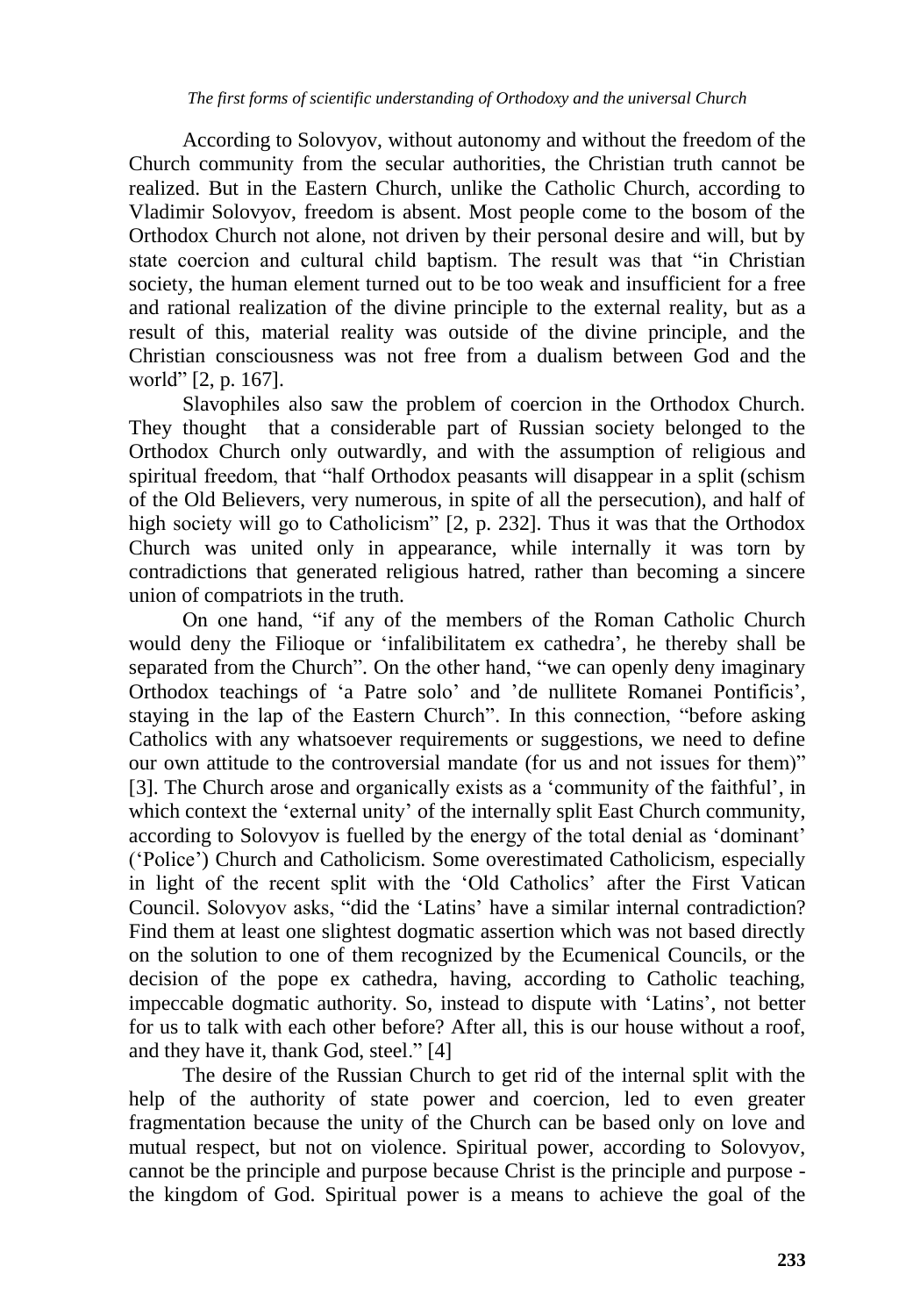kingdom of God on Earth, and should no be used for any other purposes, and other purposes.

In spite of the lack of practical links between parts of the Orthodox Church, in spite of the lack of unity and order in the organization, despite the stillness and inactivity, the Eastern Church, however, from the point of view of Vladimir Solovyov, retained a certain 'strength of the religious', which is expressed in the unity of its foundations and in preserving their religious peculiarities. Catholicism, in spite of its inner spiritual integrity, could not "disassemble the Christian East by parts" by creating a "union" with the various communities of "Eastern Rite", because the Orthodox Church is a necessary part of the Universal Church. Being a mandatory element in the one Universal Church, the Orthodox does not forget their responsibilities in relation to the Universal Church. A basic principle of Orthodoxy is inviolability of the object of worship and immutability of its divine basis. But this, according to Solovyov, is not enough. Drawing on the basis of the divine, it is necessary to carry out the truth of Christ: "We have to take care that, on the basis of grace, Church building was erected - truly Christian and non-western and eastern, a universal divine-human culture. And in the case of this building, on the human side, must be not merely the preservation of the Church"s truth, but also the organization of the Church"s activities. Such organization is not possible without the strict order and without a strong government. Authority of the Church must be a strong domestic power, and at the same time, it should produce a powerful effect on the outside world. To have inner strength, ecclesiastical authority should be unified in order to be active in the outside world - it must be free from any external authority and coercion, it must be absolutely independent." [5]

The problem of the Orthodox East, according to Solovyov, is that it is Orthodox in Theology but not Orthodox in life and by taking the God-man Christ, it forgot about the divine-human significance of the Church. Orthodoxy understands the Church only as a relic given from above. Christian truth, represented by the Church from the Orthodox perspective, was before humanity and above humanity, and we forget that true Christianity is an union of God and humanity, that has a divine-human nature. The Church, according to Vladimir Solovyov, cannot be only over us, cannot be exclusively the object of worship and veneration, it also must be in humanity and for humanity. It is not only a shrine, but also the power and freedom - this trinity and it is the true life of the Church. Solovyov writes: "To talk about religious freedom, rejecting the shrine of Church tradition and the authority of the spiritual power is to build a building without a crown base and without walls. But, on the other hand, hold fast the foundation and the beginning of true religion in its tradition, forgetting its purpose - the free divine-human communication and the main tool for this purpose - the organization of spiritual power - which means rejoicing strength foundation, to abandon building walls and roof. Christian East was found in this latter position - on the very strong basis, but without walls and ceilings - thanks to its one-sided understanding of the Church." [6]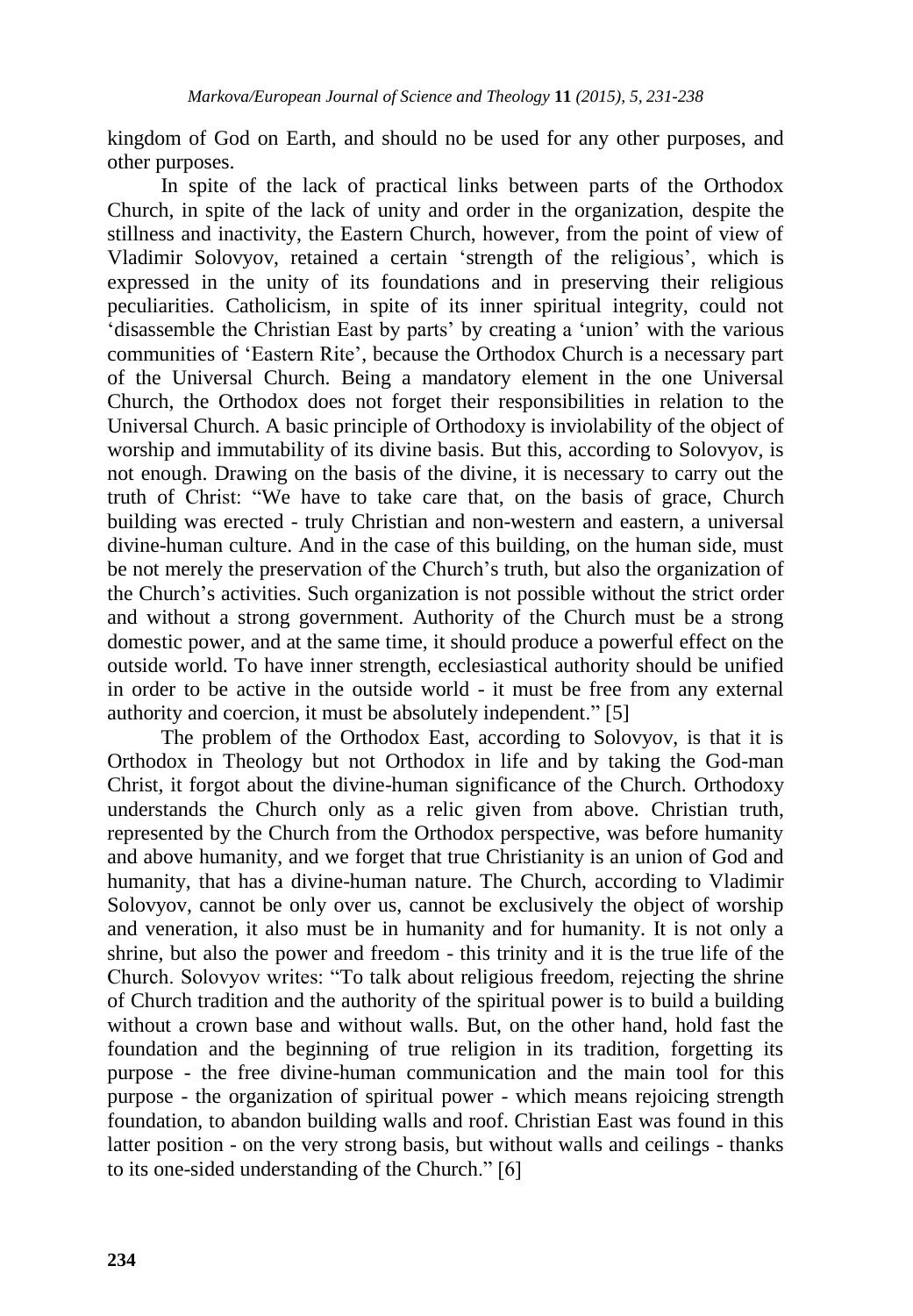Sergey Troubetzkoy said that "Solovyov, in the same way as Aksakov, sees the going out of the abnormal situation of the Russian Church in a radical reorganization of the Church administration. In this case, Aksakov imagined an impending reform as a gradual decentralization of Church government, as the development of local parish governments. Solovyov, on the contrary believes that the democratic principle is contrary the hierarchical principle, that the reform of the local Church administration is feasible only in conjunction of Churches - Eastern and Western. Meanwhile, apparently only that Catholicism of Solovyov, which is expected by him as the Catholicism of the future – where the Pope is behind, the Russian Tsar is in the middle and the free prophet is ahead - is no more than a bloodless ghost, in which there is absolutely nothing threatening." [7]

So, the future appears, from the point of view of Solovyov as "Unity" in the universal brotherhood, which is impossible without "universal sonship": "Before we are united in freedom, we should be united in obedience. To rise to the universal brotherhood the nations, states and rulers should at first obey the "universal sonship", by recognizing the moral authority of a common father. Forgetting those feelings that people should feel about the religious past of mankind, would be a very bad omen for its future. When you sow wickedness, you will not reap far, not brotherhood." [8]

In other words, the activity of the "Universal Church" - is the unity of the three major forces: the "High Priest", who embodies the true past of mankind; the "Secular authority of the sovereign", representing the present, and "The Prophet' who is the conductor to the ideal future. Only the harmoniously coordinated activity of these three forces gives us the opportunity to achieve 'Unity'.

## **3. Spiritual mission of the Russian people**

In the frame of a Russian Philosophy of history, Solovyov relentlessly pursued the idea of a sacrificed and conciliatory mission of the Russian people. In this regard, he set the goal for Russia to find a new moral position, riding it of the need to continue an anti-Christian struggle between the East and West and to put the great moral obligation on itself, both the East and West, reconciling them.

Solovyov, in the context of his religious worldview, thought that the highest point in the development of organization forms of humanity life is a compound of the state (the monarch or king), the spiritual (the high priest) and the prophetic (free prophet) power. The end of history is connected, by Solovyov, with development and combination of three powers: the priestly, royal and prophetic. However, Vladimir Solovyov imagined the specific sociohistorical appearance of the triumvirate of 'free theocracy' as quite blurry. He placed particular emphasis on its moral and mystical aspects. Based on extensive historical and theological research, Solovyov concluded that the highest good and the true purpose of theocracy is in the perfect reciprocity of a divine free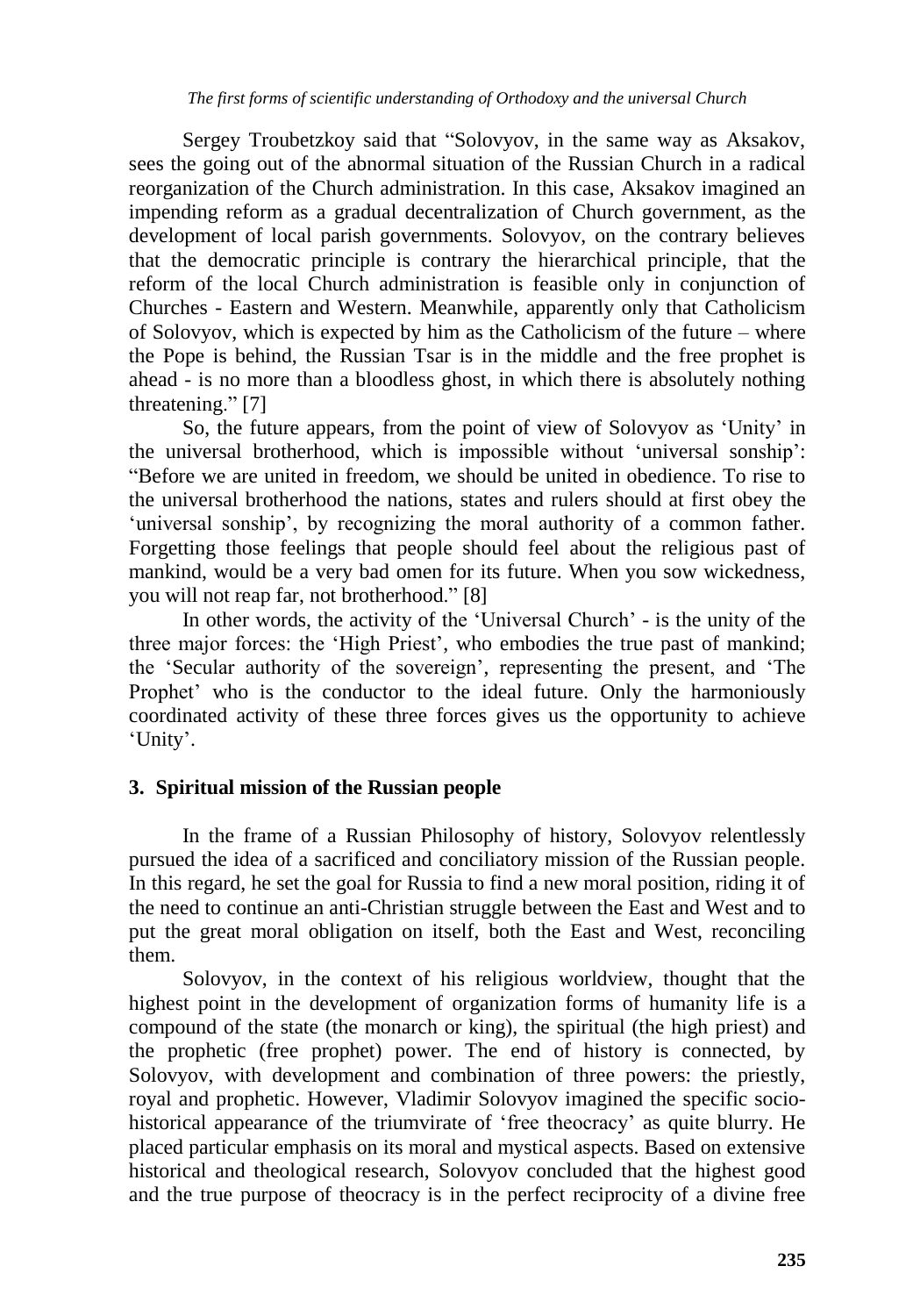connection - not in the fullness of power, but in the fullness of love. The utopian idea of connecting the monarchist (Russian absolutism), Roman Catholic (Western Europe, led by the Pope) and the prophetic power was obvious. Solovyov, at the end of his life, concluded that the project to establish a world of human community politically and religiously unified is not feasible.

Nikolay Lossky in his article "Vladimir Solovyov and his successors in the Russian religious philosophy", emphasizes that the "establishment of the Christian culture and free theocracy requires an organic combination of positive spiritual principles of the East and the West. The first step on this path is the reunion of the Eastern Church, which has the wealth of mystical contemplation, with the Western Church, which created super-people's spiritual authority which is independent of the state. A combination of a reunited Church with the political power of the state, submitting to the moral strength of the authority of the Church, would be the basis of universal theocracy." [9] The mission of Russian people, according to Solovyov, is to initiate this task. In fact, the ideal of the Russian people has a religious nature. It is expressed in the idea of "Holy Russia" - the ability to combine the Eastern principles with Western ones in the Russian people was historically proved through the success of Peter the Great"s reforms; the capacity for national self-denial - necessary to recognize the Pope as the supreme pontiff of the universal Church - is inherent to the Russian people, as can be seen from the history of calling the Vikings. Solovyov himself expresses this property of the Russian people, arguing that it is better to abandon patriotism and developing the doctrine that the cultural vocation of a great nation is not a privilege, not domination, but service to other people and all humanity.

L. Bessonova, considering the principle of unity in the philosophy of history of Vladimir Solovyov, notes that "Christianity in his opinion should be a religion that will lead to the formation of a Christian state. Backed by the commandments of Christ, the same State in the field of international relations will promote peace. To paraphrase Christ's commandment of love to one's neighbour - "Love all other peoples as your own"". [10]

The philosopher noted that 'three forces' develop human society. The first seeks to subjugate humanity in all spheres and at all stages of its life to one supreme entity. The other, quite the opposite, breaks the stronghold of the unity to give freedom to private forms of life, liberty, the face of its activities are universal selfishness and anarchy, the multiplicity of individual units without any internal connection. Both forces are limited. The first excludes a multiplicity free; the second, negative attitudes toward unity. If these two forces are not opposed by a third, then the story would have turned into a mechanism driven by these opposing forces. The third, Power, gives a positive content to the first two. First mitigating the two extremes, second, it reconciles a unity with the multiplicity of private forms and elements, creating thus an universal common to all mankind.

In the modern world the co-existence of these three forces is manifested in the Muslim East, Western civilization and the Slavic world. The first two – the Muslim East and Western civilization have exhausted themselves, falling into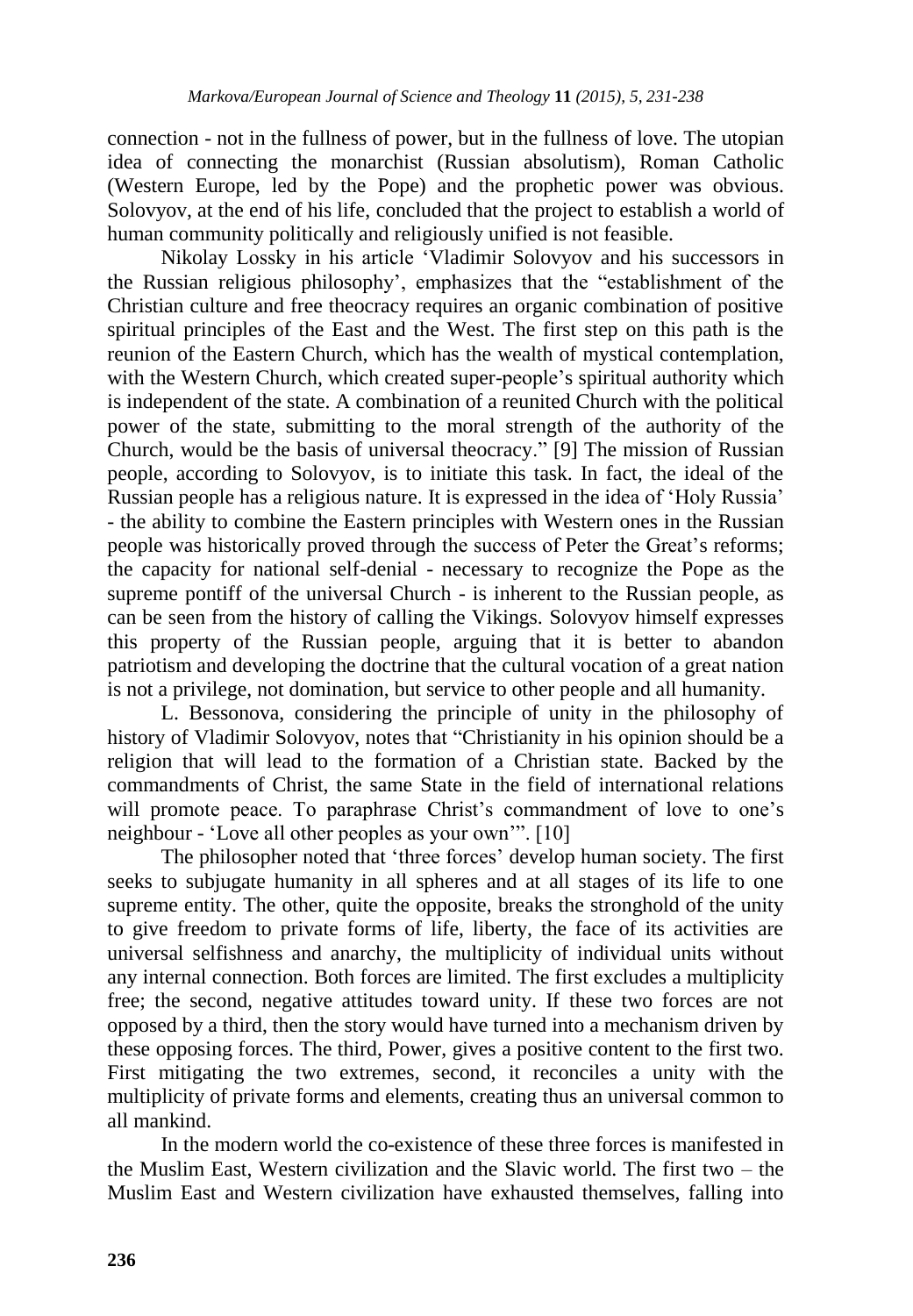the Rock of the Dead unity, into a universal selfishness and anarchy. Solovyov thought that the first two forces led nations subservient to them, to spiritual death and decay. Or ...is this the end of history? – impossible, according to the law of progress. Solovyov believed that it will inevitably be the third force, which only Slavic and Russian peoples can carry.

Thus, Solovyov devotes a special and important place to Russian peoples in the movement of mankind to unity and "God-manhood". Why did the philosopher set up such hope for Russia and the Russian people?

According to Vladimir Solovyov, a characteristic feature of the Russian people is not religion, as the Slavophiles have thought, but a strong state organization established for specific historical reasons. Russia experienced a turbulent history from the invasion of numerous conquerors and reflecting of such raids in strengthens the State. On the other hand, the ideals of the Russian people are of religious in nature, as is expressed in the idea of "Holy Russia". The reforms of Peter the First have proved the ability of the Russian people to combine eastern culture with western culture. In addition, the Russian people have the unique ability of self-denial, which was manifested during the history of the Vikings. The cultural mission of a privileged nation, which he considered the Russian people to be, is not to dominate but to serve others.

Arguing against the Slavophiles, who believed Orthodoxy the most characteristic feature of the Russian people, Solovyov wrote that it is difficult to consider Orthodoxy so characteristically. Having suffered a split in the  $17<sup>th</sup>$ century it did not restore unity until the  $18<sup>th</sup>$  century. The Orthodox Church is subordinate to the State. Western Catholicism gained experience from centuries of cooperation with the State, while retaining their independence from it.

Thus, the trait of the Russian people for self-denial can help lead to the recognition of the Pope as the head of the so-called "Universal Church". Vladimir Solovyov thought that the Catholic Church and the Russian Empire are forces capable of leading this global historical process. Without Western Europe, Russia can not contribute to the rise of all mankind, and therefore it is necessary for a union of Russian autocracy with the Catholic papacy. He dreamed of Russia becoming the universal Christian monarchy. At the same time he expressed concern that Russia has not yet decided. It has double vision, entrained in different directions by opposing forces ... Russia's fate does not depend on Constantinople or something similar but the outcome of an internal moral struggle of 'light and darkness' in itself. Let Russia, at least without Constantinople, at least in its present limits, become a Christian kingdom in the full sense of the word - and then everything else, probably, will follow it.

## **4. Conclusion**

The philosophy of Solovyov is a prime example of the attempts of Russian authors to find elements of the 'Whole Truth' in the split of mutually exclusive alternative confessional worldviews. We now live in a world where, on the one hand, there is a "meeting of Russia and the West" on the global world